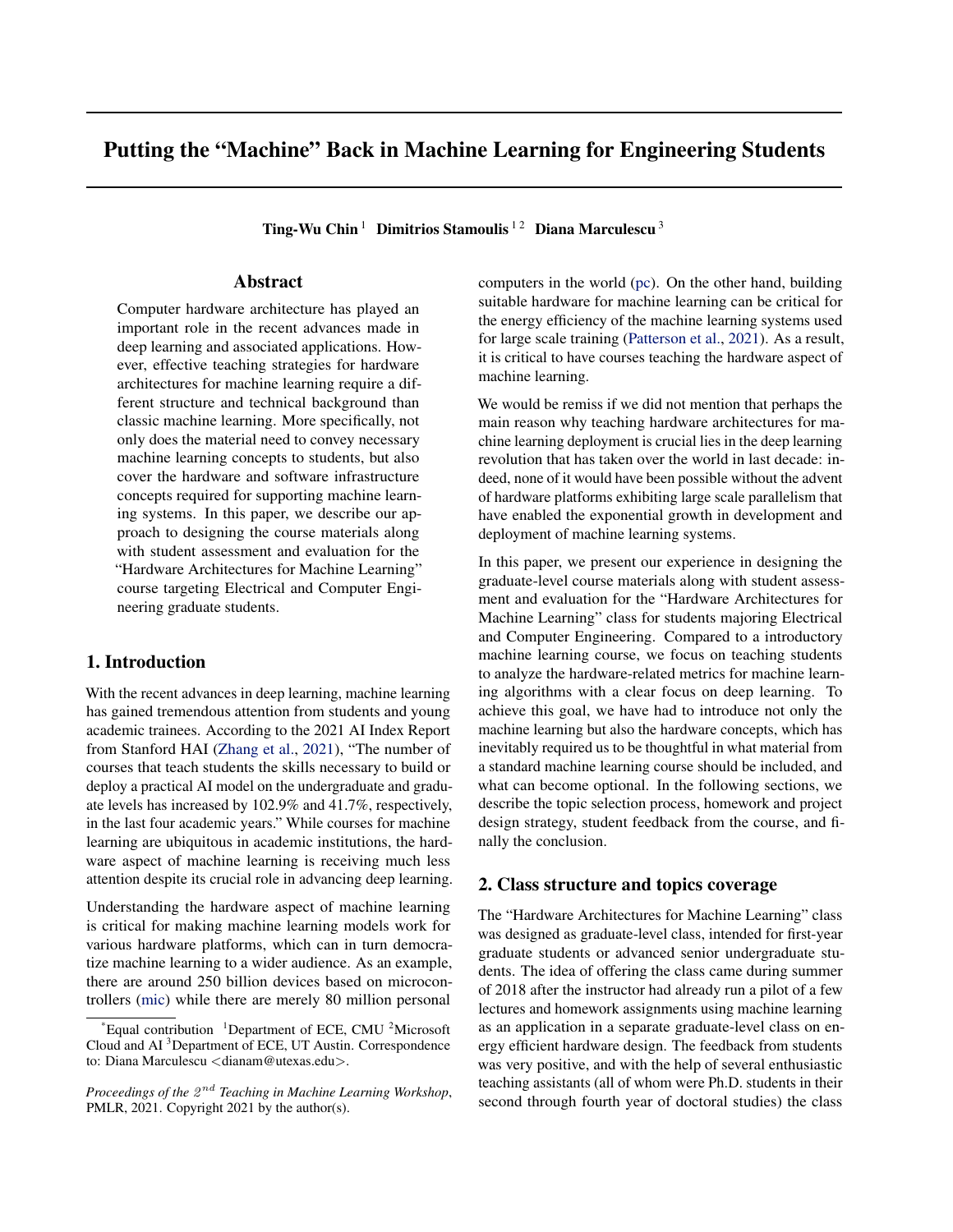came to fruition in Fall 2018 as a first iteration, and offered again in its final form in Spring 2019.

The "Hardware Architectures for Machine Learning" class requires as pre-requisites "Introduction to Machine Learning" (either undergraduate or graduate level) and one of "Hardware Arithmetic for Machine Learning," an undergraduate class focusing largely on computer arithmetic used in data intensive hardware architectures, or "Introduction to Computer Architecture," an upper level undergraduate class that most students interested in computer hardware take. The reason for allowing two different computer hardware pathways to enter the class is to encourage participation from students who may have an interest in circuits or logic design *vs.* computer architecture or system design. Some of the Electrical and Computer Engineering students interested in enrolling had not already taken the "Introduction to Machine Learning" class, so depending on their level of interest or background they were allowed to take it simultaneously while being enrolled in our class. This worked out well, and based on their input, it allowed for better understanding of topics covered in both classes.

This course provides an overview of current advances in hardware architectures that can enable fast and energy efficient machine learning applications from the edge to the cloud. Topics include hardware accelerators, hardwaresoftware co-design, and general or application specific system design and resource management for machine learning applications. The course requires no textbook and relies only on technical papers available publicly. The grading algorithm included three components to assess student learning and evaluate progress. Specifically, it is separated into *homework* (30%), *paper presentation and discussion* (15%), and *project* (55%). To encourage discussion in paper presentation, we allocate 5% out of the 15% to be discussion. As for project, we have 15% allocated to each of the first two reports and another 25% of the final report.

The primary purpose of the homework assignments was to help students master the material and prepare for the projects. We encouraged students to work together with their classmates to help them understand the basic concepts. However, students were required to do their own homework, unless teaming was explicitly allowed in certain assignments. Homework assignments were due in the evening of the due date. No late homework assignments were accepted.

The project was designed to: (i) help students understand and synthesize all of the course concepts; (ii) demonstrate their ability at correctly stating and implementing the project's goals; (iii) demonstrate their ability to explore and incorporate good engineering trade-offs in a system/subsystem implementation. All project components should have clearly identified the individual contributions of each team member. Any project proposal, report or presentation could have been submitted up to 5 days late, but subject to a 10% per day late penalty.

The topics covered in the course were chosen to cover all aspects of basic supervised and unsupervised machine learning and their hardware implementation implications. The lectures were designed to cover material discussed and presented in recently published technical papers in the area, while assignments, paper presentations, and projects were designed to reinforce concepts and enable hands-on learning. A typical schedule of lecture topics, homework assignments, paper presentations, and project reports is shown in Table [1.](#page-2-0) In this course, we mainly focus on supervised convolutional neural networks with one lecture on classic supervised learning approaches such as linear and logistic regression and support vector machine, and one lecture on unsupervised learning that focuses on the K-means algorithm. For each of the machine learning topic, we discuss the corresponding hardware architectures in the literature.

## 3. Homework design

We have designed a total of six homework for the course with each homework being related to the material of the ongoing lectures. We split the six homework assignments into three paper reading and three implementation assignments. The inclusion of paper reading has enabled coverage of broad topics in hardware architectures for machine learning and hardware-aware machine learning, both of which are active fields of research. By including paper reading assignments, students were exposed to state-of-the-art methods and were able to absorb new knowledge from papers.

#### 3.1. Design of Implementation-based Homework **Assignments**

The goal of implementation-based homework assignments is to strengthen students' capabilities for implementing modern machine learning models, as well as help students learn the tools to explore the hardware support for machine learning models. We gradually guided the students to learn to implement Convolutional Neural Networks (CNNs) in Py-Torch, use hardware architecture models, and finally optimize both the hardware and the model to achieve the best overall performance. To facilitate students' understanding, one of the key learning strategies we found useful for our students was visualizing the empirical data obtained from each of the assignments. Visualization can aid students' understanding by having them reason and explain why certain plots look the way they do and what general conclusions can be drawn from those behaviors.

CNN Implementation The first homework assignment involved the implementation of the well-known LeNet network [\(LeCun et al.,](#page-4-0) [1998\) with the MNIST dataset \(LeCun](#page-4-0)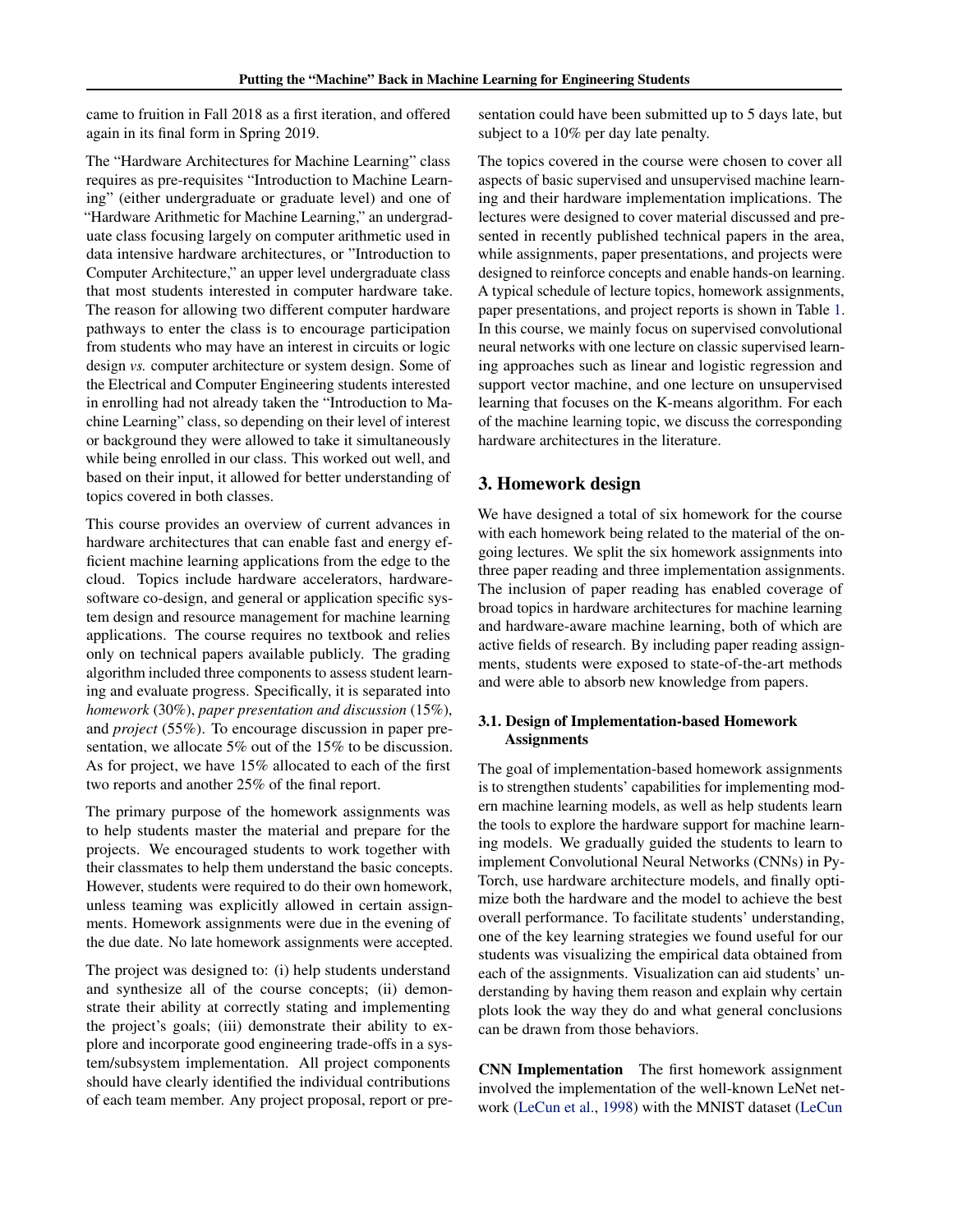| <b>LECTURE</b>                                    | <b>HOMEWORK</b> | PROJECT                                                            | PAPER PRES.        |
|---------------------------------------------------|-----------------|--------------------------------------------------------------------|--------------------|
| <b>INTRO TO HW ARCHITECTURES FOR ML</b>           |                 |                                                                    |                    |
| HW ARCHITECTURES FOR SUPERVISED LEARNING          |                 |                                                                    |                    |
| TOOLS FOR DEEP LEARNING (DL)                      | 1 OUT           | PROJECT TOPICS OUT                                                 |                    |
| DNN OVERVIEW AND IMPLICATIONS IN HW               |                 |                                                                    |                    |
| PAPER PRESENTATIONS                               | 1 DUE/2 OUT     |                                                                    | <b>SESSION I</b>   |
| DNN LATENCY: WHERE DO THE CYCLES GO?              |                 | PROJECT SELECTION DUE                                              |                    |
| DNN ENERGY EFFICIENCY: WHERE DO THE JOULES GO?    |                 |                                                                    |                    |
| PAPER PRESENTATIONS                               |                 |                                                                    | <b>SESSION II</b>  |
| CUSTOM HARDWARE ARCHITECTURES FOR DNNS            | 2 DUE/3 OUT     |                                                                    |                    |
| DNNS COMPRESSION FOR EFFICIENT HW IMPLEMENTATION  |                 |                                                                    |                    |
| <b>PROJECT PRESENTATIONS I</b>                    |                 | <b>GROUP 1 - 1ST REPORT DUE</b>                                    |                    |
| PROJECT PRESENTATIONS II                          |                 | <b>GROUP 2 - 1ST REPORT DUE</b>                                    |                    |
| PAPER PRESENTATIONS                               |                 |                                                                    | <b>SESSION III</b> |
| LOW & VARIABLE PRECISION ARCHITECTURES FOR DNNS   | 3 DUE/4 OUT     |                                                                    |                    |
| FPGA-BASED ARCHITECTURES FOR DNNS                 |                 |                                                                    |                    |
| PAPER PRESENTATIONS                               |                 |                                                                    | <b>SESSION IV</b>  |
| HARDWARE ARCHITECTURE-DNN MODEL CO-DESIGN         | 4 DUE/5 OUT     |                                                                    |                    |
| <b>STORAGE EFFICIENT ARCHITECTURES FOR DNNS</b>   |                 |                                                                    |                    |
| PROJECT PRESENTATION I<br>PROJECT PRESENTATION II |                 | <b>GROUP 2 - 2ND REPORT DUE</b><br><b>GROUP 1 - 2ND REPORT DUE</b> |                    |
| <b>DNNS ON MOBILE ARCHITECTURES</b>               |                 |                                                                    |                    |
| PAPER PRESENTATIONS                               |                 |                                                                    | <b>SESSION V</b>   |
| <b>EDGE-SERVER SOLUTIONS FOR DNNS</b>             | 5 DUE/6 OUT     |                                                                    |                    |
| HW ARCHS FOR DISTRIBUTED, FEDERATED LEARNING      |                 |                                                                    |                    |
| HW ARCHS FOR UNSUPERVISED LEARNING                |                 |                                                                    |                    |
| PAPER PRESENTATIONS                               |                 |                                                                    | <b>SESSION VI</b>  |
| FINAL PROJECT POSTERS AND DEMOS                   | 6 DUE           | <b>FINAL REPORT DUE</b>                                            |                    |
|                                                   |                 |                                                                    |                    |

<span id="page-2-0"></span>[Table 1.](#page-4-0) [C](#page-4-0)ourse schedule. We start with supervised learning, dive into deep learning, and close with unsupervised learning. HW: Hardware; DNN: Deep Neural Networks; FPGA: Field-programmable gate array.

[& Cortes,](#page-4-0) [2010\)](#page-4-0) using PyTorch [\(Paszke et al.,](#page-4-0) [2019\)](#page-4-0). As a starting point for students, we provided a boilerplate code for training a standard LeNet on MNIST using PyTorch. In the homework questions included to assess learning, we asked students to try various hyperparameters involved in training as a hands-on experience for understanding the sources of randomness in modern machine learning systems. Furthermore, we have asked students to identify the number of floating point operations (FLOP) needed to carry out an inference, which was the first step in building up students' awareness that the computation intensity of the machine learning model is as important as its final predictive accuracy. To facilitate students' understanding, we have asked the students to visualize the experimental data, including accuracy *vs.* FLOP, FLOP *vs.* runtime, and accuracy *vs.* runtime for models characterized by different hyperparameters.

Hardware Modeling In our second implementationbased homework, we guide the students to understand a model built upon a CNN hardware accelerator [\(Gao et al.,](#page-4-0) [2017\)](#page-4-0). We have provided a Python environment for the students which includes boilerplate code to interact with the hardware models. More specifically, we build our boiler-plate upon the official Github repository<sup>1</sup> for Tetris [\(Gao](#page-4-0) [et al.,](#page-4-0) [2017\)](#page-4-0). In the assignment, we ask students to first understand the hardware architecture by reading the reference papers and guide them with reasoning questions about the content. We also ask students to change the boilerplate code to reflect different hardware architecture designs and their resulting performance. Similar to the previous assignment, students were asked to visualize the data to help them

<sup>1</sup>https://github.com/stanford-mast/nn\_dataflow

further interpret empirically the significance of the results. Specifically, one of the items required was visualizing the trade-offs between throughput and the resulting design area of a possible hardware accelerator implementing the model, given certain design knobs.

CNN and Hardware Co-exploration The last implementation-based assignment offers a synergy between the first two assignments where we guide the students to alter neural architectures to observe the resulting impact on a fixed hardware and also alter the hardware architecture given a predefined CNN. In addition, we ask students to explore changing both hardware and neural architectures by visualizing the resulting performance metrics. Specifically, we ask students to provide scatter plots for the solutions comparing model's predictive performance and execution time. Finally, students perform random search-based optimization to identify a good CNN-Hardware implementation pair and reason about the effectiveness of the obtained solution.

#### 3.2. Design of Reading-based Homework Assignments

The reading-based assignments are designed to improve students' capability in understanding fundamentals and absorbing knowledge from recent technical papers. Similar to the implementation-based assignments, the chosen papers align with the lecture material. To achieve this, for each subject, we identify relevant papers and split them into two categories. The first category includes topics to be covered in the class lectures, while the second category is used for the assignments. To aid students in absorbing the main technical content conveyed in the paper, our assignments consist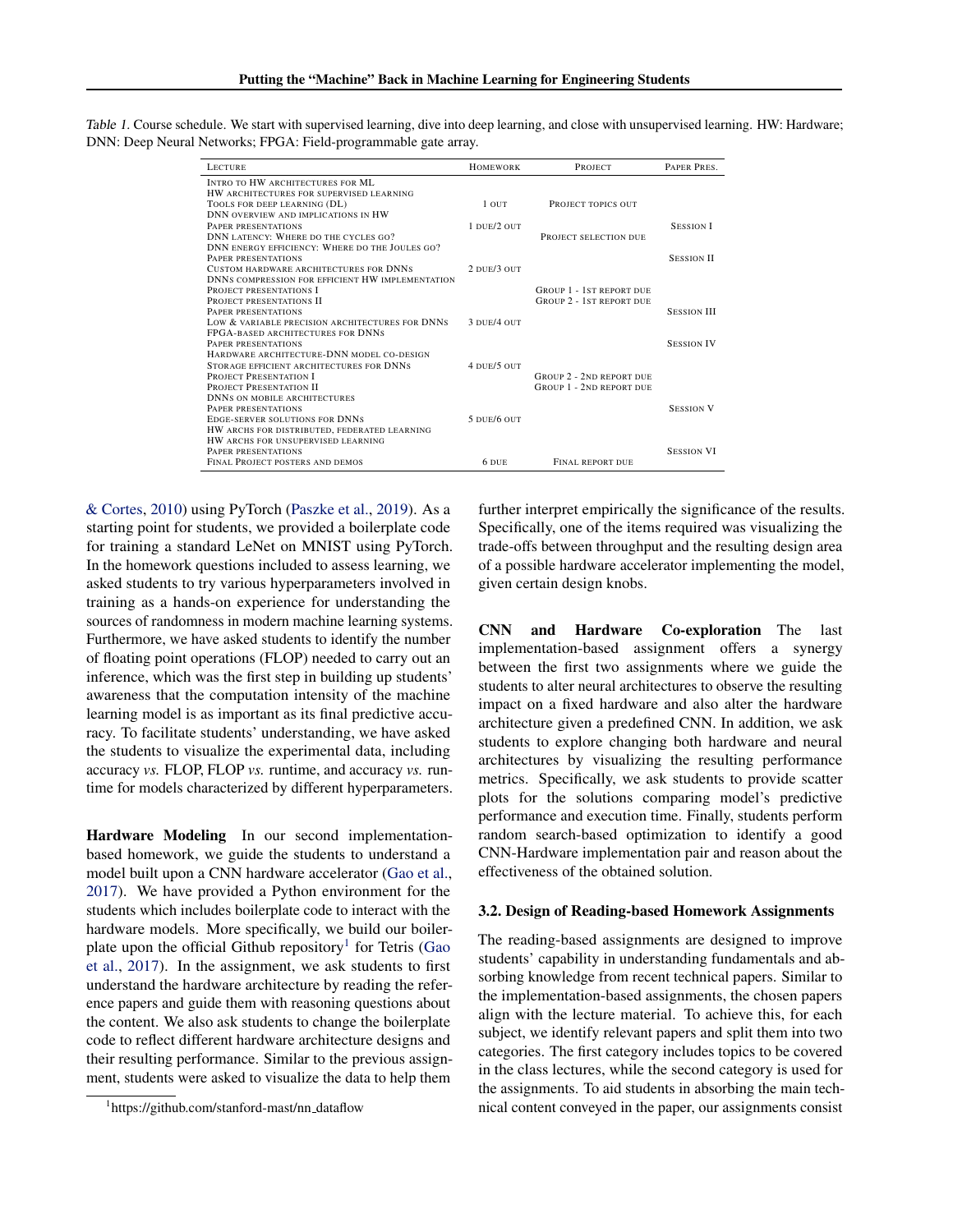of various questions that encourage students to follow along.

In addition, we have also included a few (*e.g.*, one to two) questions to aid students think critically about the papers they read. Usually these questions start with a scenario of a potential failure mode for the proposed method described in the paper and guide the students to generalize the failure mode in the described scenarios. As an example, we ask students to read PuDianNao [\(Liu et al.,](#page-4-0) [2015\)](#page-4-0) and one of the questions for the students is shown below.

Section 6.4 claims that "the efficiency and accuracy of scalable-effort classifiers is a strong function of  $\delta$ , which can be easily adjusted at runtime to an appropriate value." Consider the scenario where the input data characteristics change over time, then the optimal  $\delta$  should probably also change. Can you propose an algorithm to address this problem?

One thing to note is that the papers included in the reading assignments included a balanced mix of hardware and machine learning content so as to not overwhelm students whose background was lacking in one aspect or another. To achieve this, the assignments point to specific sections in the paper that students should read carefully, which makes for a more tenable learning experience, even if the students cannot grasp every little detail described in the paper.

## 4. Paper presentations

To aid students in becoming familiar with the state-of-theart in this area, we have included paper presentation and discussion sessions. In each session, four to five students present the paper of their choice and the rest of the class is required to participate by asking questions or participate in the discussion. We provided students with a list of papers for them to choose from and they selected the papers they want to present in the beginning of the semester. Per our past experience, students are reluctant to sign up for a presentation early in the semester, so to incentivize early participation we offer a few points of extra credit for such sign ups. As shown in Table [1,](#page-2-0) paper presentation sessions are scattered uniformly throughout the course and support in topic coverage the material presented in lectures.

## 5. Project design

The goal of projects is to take students through a hardwareaware machine learning project experience, which exposes them to the life cycle of a complete hardware architecture design for machine learning. This includes motivation, problem definition, solution, and presentation. We provide four checkpoints for a project, which includes proposal, first report, class presentation, and final report. Since students have various backgrounds coming in the course, we have

provided a wide variety of predefined project topics for students to select from, which has greatly helped students narrow down a project based on their background, experience, and interest. We provide an example below.

*Topic*: Implementation of the idea of "Adaptive Neural Network for Efficient Inference [\(Bolukbasi et al.,](#page-4-0) [2017\)](#page-4-0)" with current state-of-the-art deep neural networks such as NasNet [\(Zoph et al.,](#page-4-0) [2018\)](#page-4-0) and MobileNetV2 [\(San](#page-4-0)[dler et al.,](#page-4-0) [2018\)](#page-4-0).

*Background*: Dynamic network inference is one of the techniques used to reduce the execution latency. The goal of this project is to determine whether adaptive neural network design is a promising way for more efficient network inference given modern neural networks. Please implement the approach in this paper, and identify the challenges and limitations of such an approach considering its hardware implications.

## 6. Student feedback

The course received positive evaluations from students during both initial and subsequent offering (averaging 4.4-4.6 on a scale of 1-5). Student comments reflect their positive experience and provide some insight into what makes for a balanced coverage of topics and suitable learning process. In general, the topics coverage was welcome in its breadth: "The course topics were sufficiently diverse and they covered both hardware, software, and hw-sw co-design approaches really well." In particular, the homework assignments were found to be well designed to enable learning and material understanding: "The assignments were not ridiculously long; hence, I had enough time to think through about the questions, improve my implementations, understand the essence of the field, and do extra readings on my own at times." or "Great class, I really liked the homework assignments." Overall, the course was viewed positively for how students were engaged in the learning process: "The courses were designed well to allow for good technical discussion in the class. I don't think that I participated in "active learning" by that degree in any other class."

## 7. Conclusion

We have designed a graduate-level course that focuses on the hardware aspect of modern machine learning. Due to the interdisciplinary nature of the course, we put focus on deep learning, adopt paper presentation sessions to foster discussions, design homework to prepare students for course projects and getting to learn the state-of-the-art, and provide predefined projects to help our students succeed. Our approach was deemed to work well empirically as the feedback from students was positive.